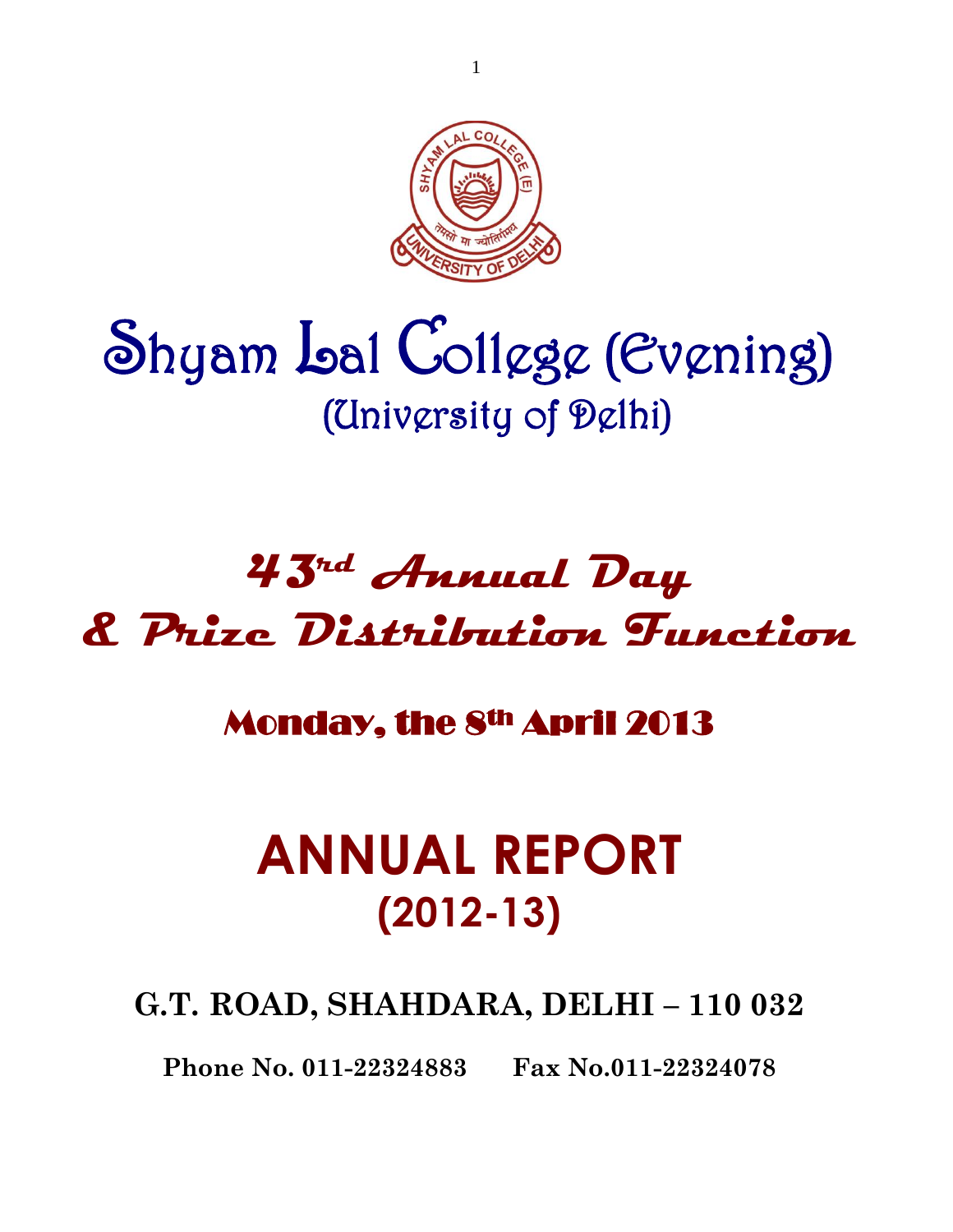Distinguished Chief Guest, Shri Ramakant Goswami, Minister of Transport, Elections, Law, Justice & Legislative Assembly, Govt. of NCT of Delhi, Smt. Savita Gupta, Chairperson, Governing Body Shyam Lal College, my dear colleagues, parents and students.

It is my privilege to welcome you all to the 43rd Annual Prize Distribution Function of the college. Founded in sixties by Late Padmashri Lala Shyam Lal Gupta, founder of the college, Member, Rajya Sabha and an eminent entrepreneur, the college has marched ahead since its inception.

As Principal, it is my honour to present the achievements of the college during this year.

Since I presented the last report, the infrastructure of the college has improved considerably. The renovation of the class rooms on the ground floor is complete. The drive way is being re-laid with new tiles improving the aesthetics and environment of the college. The general lighting has been improved. A rest room for the people with disabilities has been provided along with a day-care center for the children of teaching and non-teaching staff

#### **ACADEMIC RESULTS**

The reputation of an educational institution is based largely upon the performance of its students. I am pleased to report that we have recorded 83% and 97.22% result in B. Com (H) second year and third year respectively. For B.A. (H) Hindi second year and third year, the result was 96%. In B.A. (H) Political Science first, second and final year, results varied from 81% to 97%. In B.Com. third year, the result was 62% and B.A. (H) Economics second year, the result was 83%.

#### **INTERNATIONAL SEMINAR**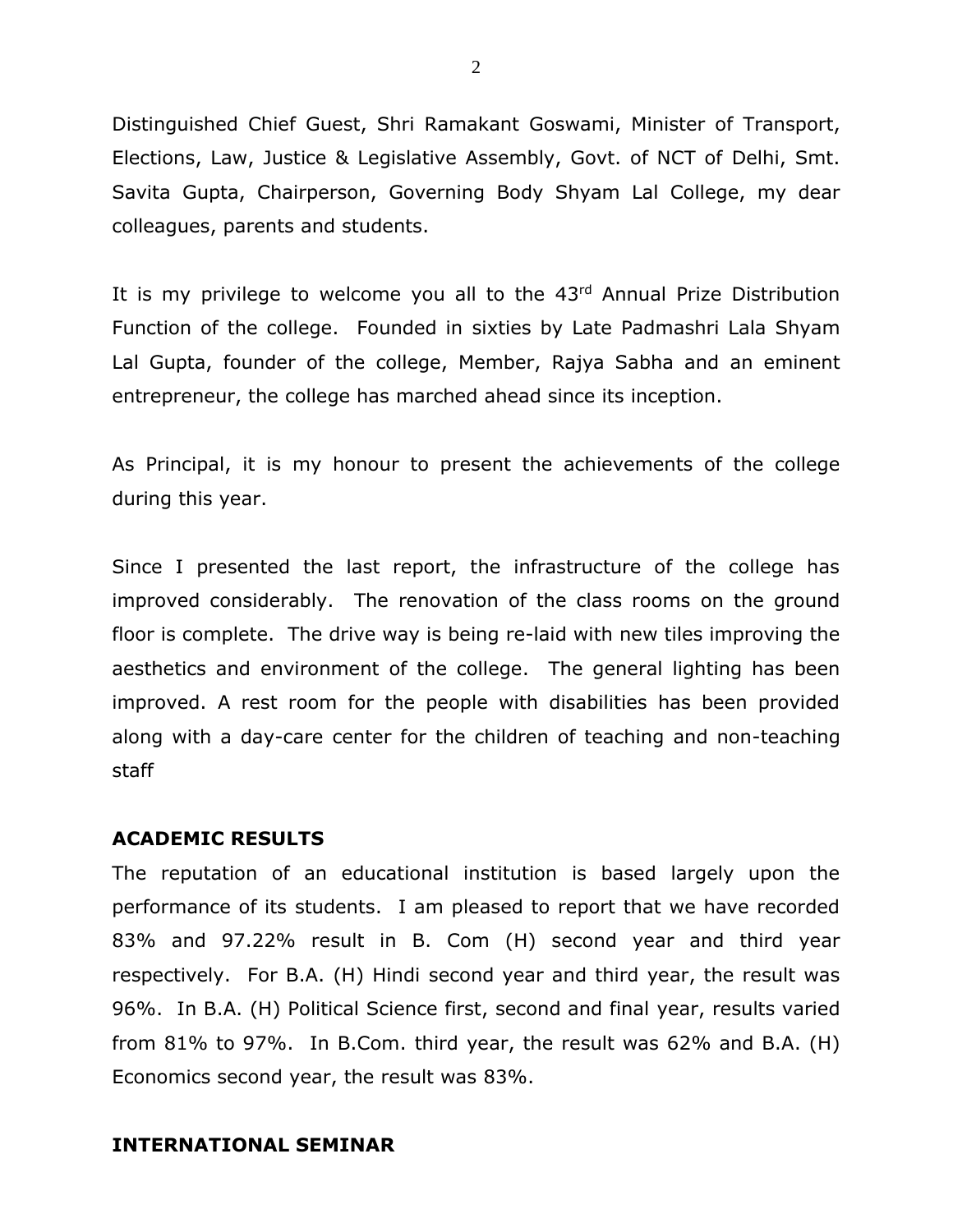Following our past tradition of holding National Seminars, the college organized an International Seminar [the tenth in succession] on the theme, 'Exploring Gandhian World Order'. The seminar was organized at Conference Centre, University of Delhi, Delhi during January 28-29, 2013. A Postermaking Competition on the theme of the Seminar was also organized, in which a large number of students participated. The selected posters were displayed at the venue during the Seminar.

Prof. Kiran Walia, Minister of Education Social Welfare, Women & child Development & Languages, Govt. of NCT of Delhi was the Chief Guest in the function whereas Prof. Subrata Mukherjee was the Guest of Honor who delivered the key note address to the delegates.

The Seminar brought together a comity of eminent scholars and social scientists, pundits and politicians, civil servants and civil society functionaries not only from Delhi but also from other parts of the nation and the Globe. The presentations of the two-day International Seminar will soon be published. The seminar was sponsored by UGC, Central Bank of India and S. Chand & company.

#### **INNOVATION PROJECTS**

Our faculty also bagged two prestigious innovation projects awarded by Dean (Research) University of Delhi. The first project 'Forest Protection by Tribal Women: Efforts by Jamuna Tuddu' is being carried on by a team of Dr. Ritesh Bhardwaj, Dr. Ashwani Jassal, Dr. Ram Roop Meena with Prof. M.P.Singh of Dept. of Political Science as mentor. Ten students of the college are also associated with this project. The second one deals with 'Upbhog Sanskriti:Bazaar aur Bachpan' is being run by Dr. Reenu Gupta, Dr. Aditya Tripathi, Dr. Preeti Shukla assisted by ten students of the college with Prof. Ramesh Gautam of Dept. of Hindi as mentor. These projects were highlighted in the Antardhwani festival organized by the University of Delhi in February this year and evoked a great deal of interest.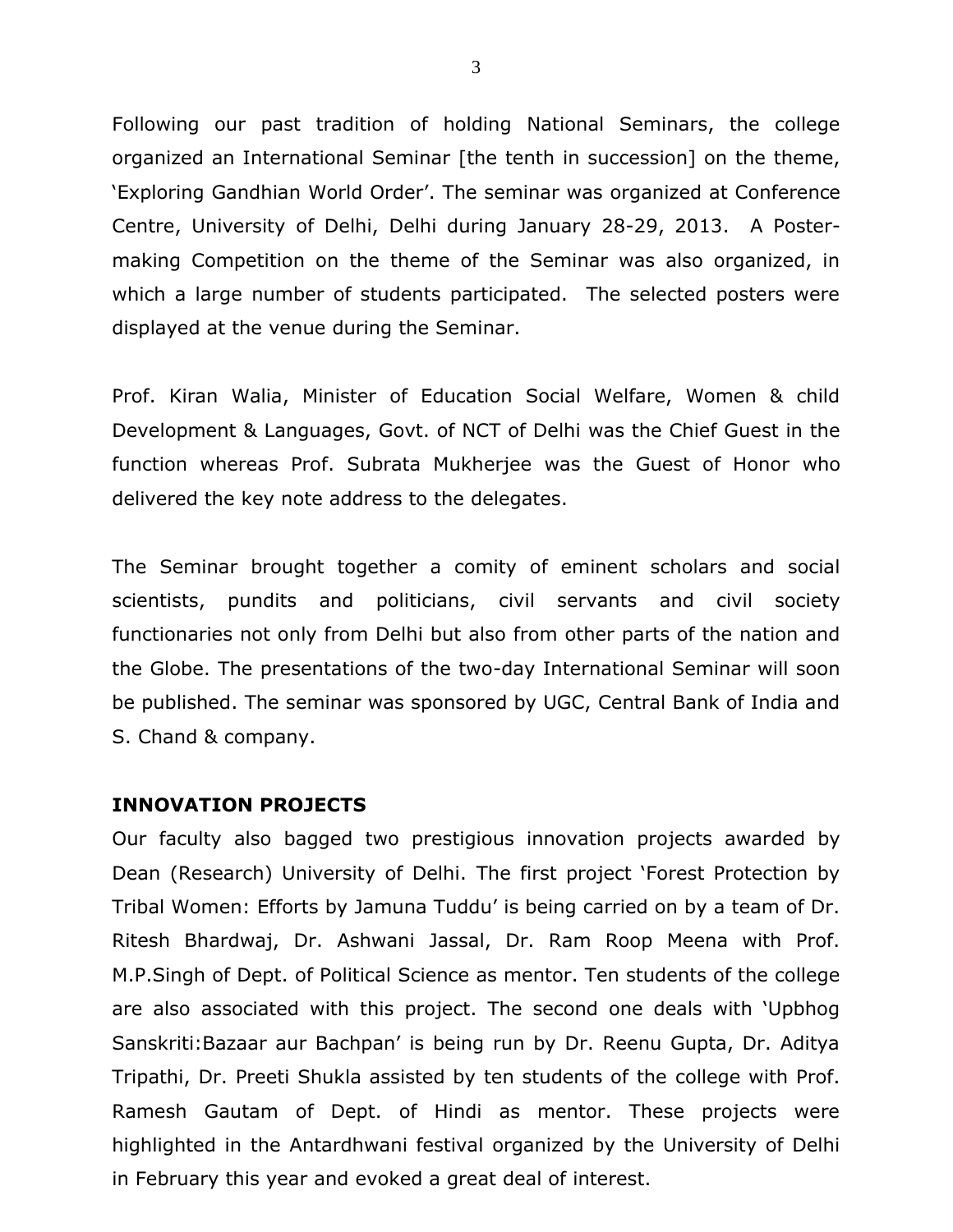#### **LALA SHYAMLAL GUPTA BIRTH CENTANARY CELEBRATIONS**

The college celebrated birth centenary of its founder, great philanthropist, leading publisher, educationist and member of parliament in September last year. The chief guest at the function was Prof. Vivek Suneja, Pro-VC, University of Delhi. Mr. Oscar Fernandes, MP was the guest of honor on the occasion and Smt. Sarita Gupta, Chairperson presided over the function. Smt. Nirmala Gupta, Chairperson of Shyamlal College Charitable Trust announced institution of two awards and distributed souvenirs to staff in the memory of late Lala Shyamlal Guptaji.

#### **FACULTY ACHIEVEMENTS**

Our faculty continued to explore newer academic heights in the current session by writing books, attending seminars, workshops, refresher courses and orientation programs as detailed below:

- ❖ **Dr. R. K. Malik of Commerce** attended a National Seminar on Foreign Direct Investment in India' organized by Shaheed Bhagat Singh College, University of Delhi, Delhi.
- ❖ **Mr. Rajiv Ranjan Singh of Dept of Computer Science** was awarded a fellowship to University of Birmingham, UK and has been pursuing a course in cyber security.
- ❖ **Sh. J. K. Bareja of Commerce** is associated with teaching of Master of Business Economics at South Delhi Campus, University of Delhi.
- ❖ **Dr. Harish Khanna of Hindi** chaired a session in the International Conference on "Voices from the Margin: Society, Culture and Exclusion" at the Central University of Jharkhand and also addressed in the Plenary Session.
- ❖ **Dr. A. K. Sharma**, **Librarian** authored a paper on "Engineering Colleges Library of Ghaziabad: A Comparative Study" in International Library Movement - Journal.
- ❖ **Dr. Preeti Shukla of Department of English** attended the 3-day Shakespeare Society of India's seminar at I,P,College for Women, and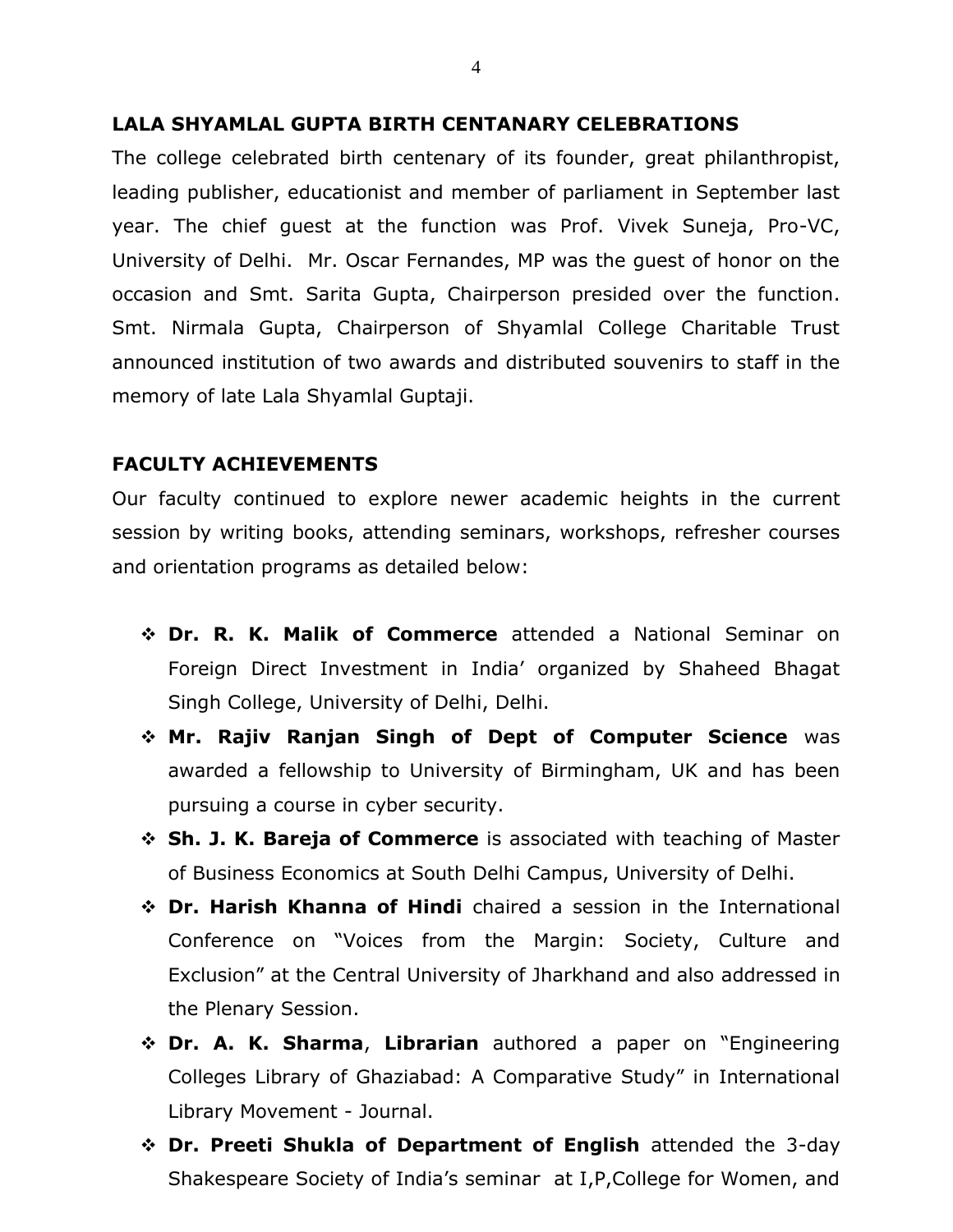International Seminar on on 'Rethinking Novel' organized by the Dept. of English , University of Delhi.

- ❖ **Dr. Ramesh Kumar of Political Science** published an article on "Maoist Resurgence a Gandhian Approach" in Indian Journal of Political Science (Dec. 2012). Besides, he presented a paper on Myanamar's Transition to Democracy: Challenges Ahead in International Conference at Hong Kong in China. He also delivered a lecture on "The Quality Literature Review as a Tool of Research Methodology" in a workshop organized by the Department of History, B.R. Ambedkar University, Agra. Dr. Kumar also presented a paper on "Democracy as an Instrument of Foreign Policy: A Case Study of Myanmar" and another paper on "Regional Party Politics: A Retrospective Overview" at National Seminars in Delhi.
- ❖ **Dr. Pramod Kumar of History** has published two books entitled "History of India (1800-1964) and Women power under Mughals (1526-1707). He is promoted to Associate Professor in the Department of History.
- ❖ **Sh. Manu Umesh of Commerce** was awarded Ph.D. by Choudhary Charan Singh University during this year.
- ❖ **Ms. Ila Bhushan of Political Science** presented a paper on "Women Empowerment: A CSR Perspective" in National Seminar at Ginni Devi Modi Girls College, Modi Nagar, Ghaziabad.
- ❖ **Dr. D.N Singh of History** attended National Seminars at Jawaharlal Nehru University / School of Social Science, Jamia Milia Islamia and Kirori Mal College.
- ❖ **Dr. Amit Singh of Hindi** attended a National Conference on "Teaching and Testing of Hindi in information Era: Problems & Perspectives", jointly organized by National Testing Service, Central Institute of Indian Languages and Kendriya Hindi Sansthan at ILLL, University of Delhi. He attended a three days workshop on "Evaluation Methodology" at CPDHE, University of Delhi. He also attended a two-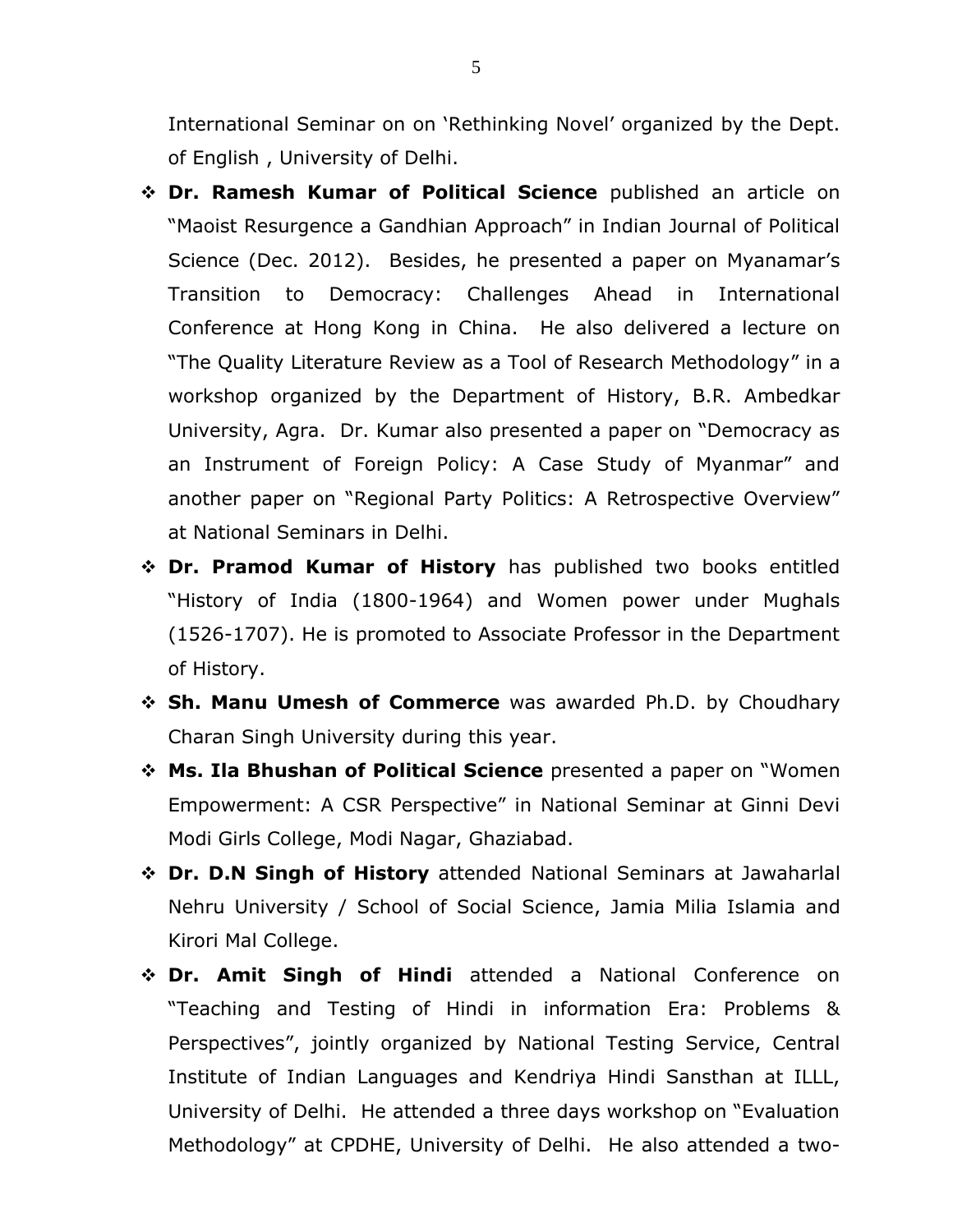day workshop on "Hindi Unicode Computer Workshop" at ILLL, University of Delhi.

- ❖ **Dr. Pramod Kumar Dwivedi of Hindi** published research papers, articles and poems in various magazines.
- ❖ **Sh. Manish Karmwar of History** has presented three research papers in the International Seminars held in University of Delhi, University of Mumbai and Jawaharlal Nehru University respectively. He has also contributed a chapter in the book "Cultures in Indian subcontinent" in Hindi. His research papers have been published in leading journals including African Diaspora and Indian Journal of African Studies, worked as Academic facilitator for CPDHE and Resource faculty for Kendriya Vidyalaya Sangathan Delhi.
- ❖ **Neha Bothra of Commerce** presented two research papers in international and national seminar organized by Shyam Lal College (E) and Kirori Mal College respectively. She has also contributed a research article in the refereed journal published by Shri Ram College of Commerce.

#### **STUDENTS' UNION**

Under the convenorship of Sh. Kamlesh Attri, the Students' Union of the college has been very active throughout the year. They addressed various issues concerning the students in a constructive way. They organized a Blood Donation Camp in which a large number of students participated. The annual festival "VASANTIKA" was also held very successfully in which Sh. Divy Jayaswal, Ex. Mayor, was the Chief Guest.

I would like to place on record my appreciation of the office bearers, namely Abhay Mehra – President, Sumit Kumar – Vice-President, Shubham Bhargava – Secretary, Deepak Kumar – Joint Secretary, Adil Sultan – Treasurer, Prashant Kasana and Shakeel Ahmad– Central Councillors for their co-operation.

#### **NCC**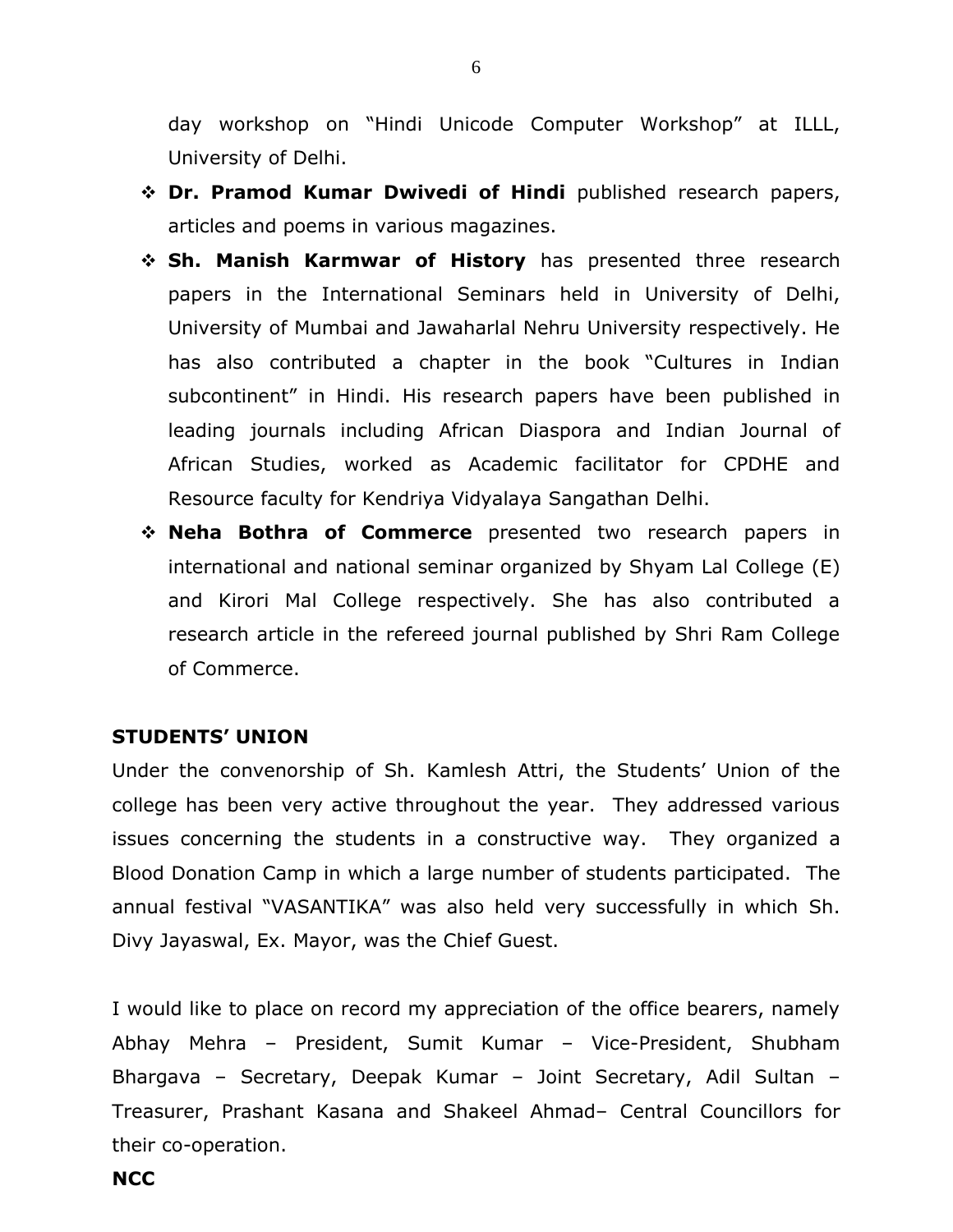The College's NCC unit with a strength of more than 300 cadets under the leadership of Sh. Ritesh Bhardwaj earned several distinctions. Five girls cadets and five boys cadets represented Delhi in the Thal Sainik Camp. The cadets also planted saplings, donated blood and attended NIC, Army Attachment, Paraslethering, Tracking and CATC in various parts of the country such as Madhya Pradesh, Uttar Pradesh, Rajasthan, Uttarakhand.

#### **NSS**

NSS family of the college consists of NSS, Gandhi Study Circle and Eco-club. NSS unit under the Convenorship of **Sh. Kumar Prashant** is really a very active and vibrant unit of our college of Political Science. College has more than 200 volunteers on its rolls. It organized a combined Orientation Programme in the month of October 2012 in which a large number of students and teachers participated. Besides, NSS also sent a large group of volunteers in 'Gandhi Darshan Yatra' organized by the University of Delhi and also in a debate on Gandhi by Miranda House and Gandhi Bhawan subsequently.

#### **Eco-club**

The **Eco-Club** under **Ms. Sunita Saxena** organized an Inter-college Slogan and Poster making Competition on "Environmental Issues". Students attended National Seminar on "Environment and Sustainable Development" at Lakshmibai College. The students also celebrated the festival Holi with eco-friendly colours.

#### **Gandhi Study Circle**

The **Gandhi Study Circle**, another integral part of NSS, under **Dr. Ramesh Mishra** sent many students in different programmes organized by Gandhi Bhawan and Gandhi Darshan Samiti. A workshop on "Gandhian Model of Development" was also organized in association with NSS and sponsored by the Gandhi Bhawan, University of Delhi, Delhi.

#### **LIBRARY**

7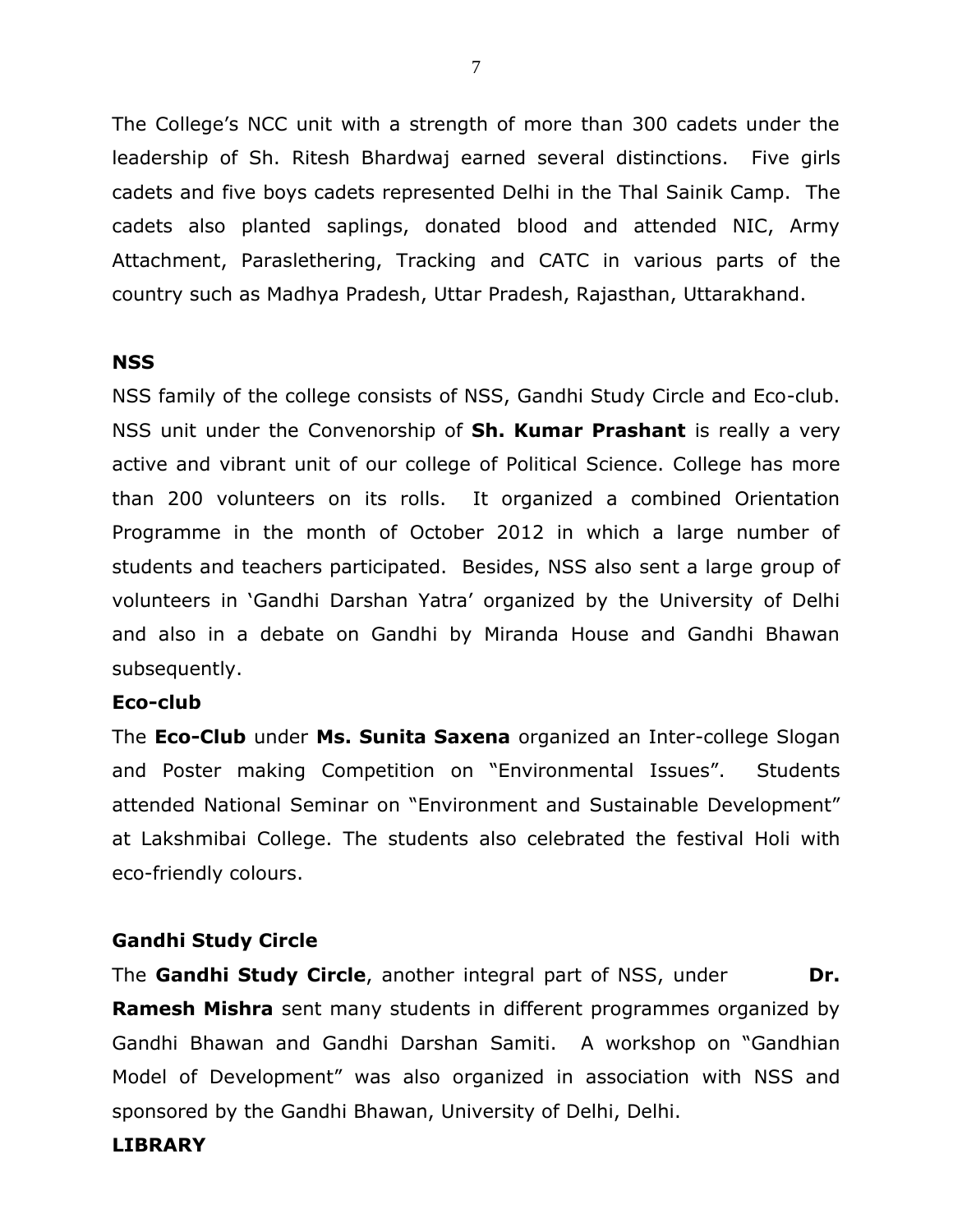The library has 53,100 books and subscribes to 30 magazines and journals at present. Open access facilities to students and staff are available on ground floor and upper Library building. The Evening College Library on the ground floor as well as upper stacks areas are air-conditioned.

The library is computerized with bar coded books and membership cards. The Xerox facilities are also available to members. The Computer lab with 36 computers is also available to students for searching the Delhi University Library resources and other resources through internet facility.

#### **SUBJECT ASSOCIATIONS**

**Economics Association** of the college known as 'Ecosquare' organized a quiz and a debate on "Young Generation: Confused or Confident" wherein a large number of students participated. The Department in association with Commerce Department also organized a talk on "Infrastructure and the Union Budget: 2013" delivered by Shri Madan Pal Singh of Indian Economics Service.

**History Association** organized a talk by Professor R.C Thakran on "Ancient Historiography".

**Commerce Association** invited Prof. J.P.Sharma, Head of the Department of Commerce, University of Delhi for a talk on Corporate Governance.

**English Association** organized a bilingual poetry recitation contest and gave away cash prizes to winners.

#### **SPORTS**

The College organized Lala Shyam Lal Memorial Cricket Tournament and the Annual Athletic Meet of the College on 7<sup>th</sup> and 8<sup>th</sup> February, 2013 where former International Wrestler, Sh. Satender Tomar was the Chief Guest. Devender Kumar, B.A.(P) 1<sup>st</sup> Year was adjudged the Best Athlete. Shakeel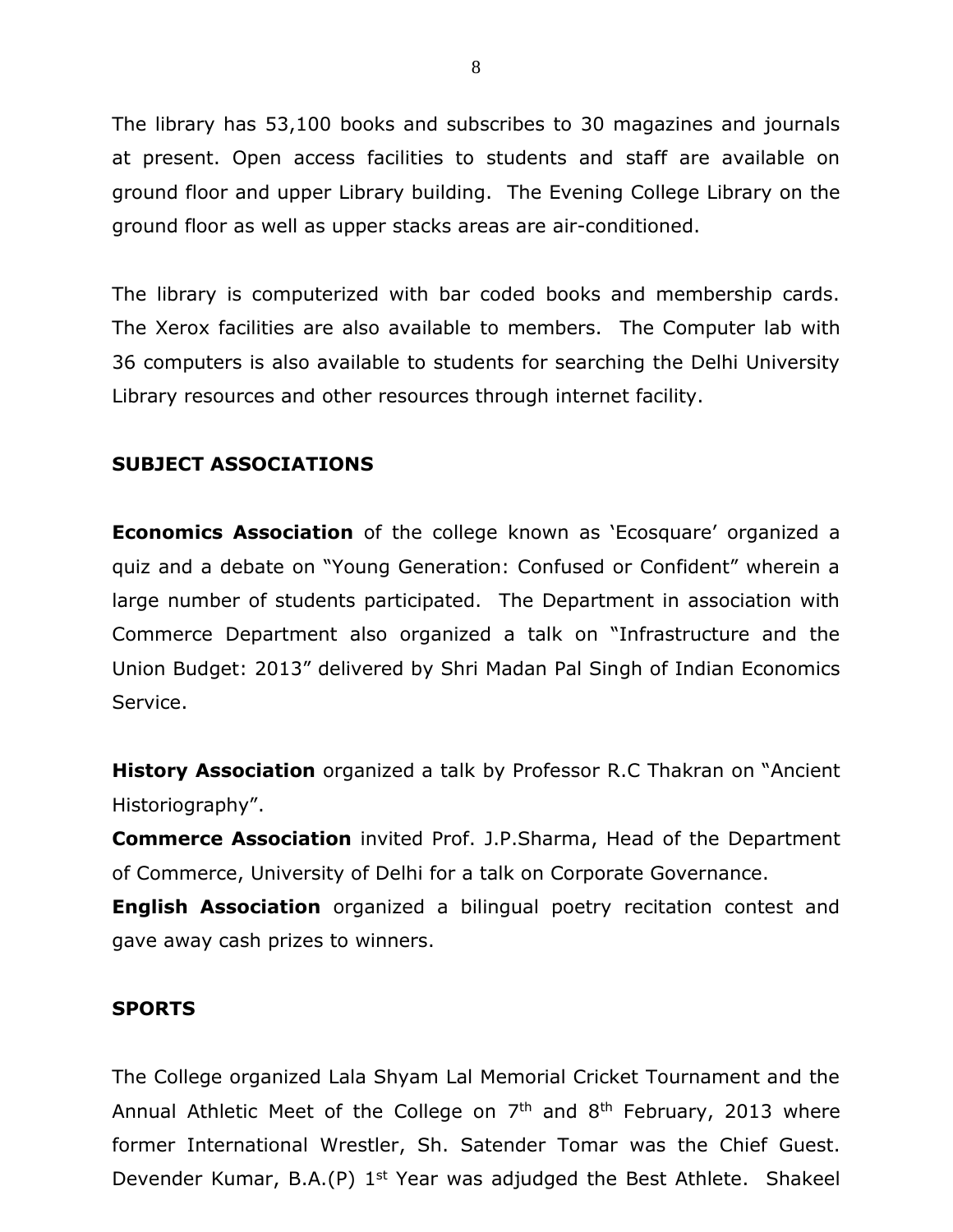Ahmed, B.A.(P) 1<sup>st</sup> year got first place in Inter College Wrestling competition and selected for Inter University Team. Suraj Kumar, B.A. (H) Political Science 3<sup>rd</sup> year got second place in Judo and second Place in Wrestling Inter College Championship. Atul Kumar, B.A.  $(H)$  Hindi 1<sup>st</sup> Year got second place in Inter College Judo Competition. Suraj Dhama, B.A.  $(P)$  1<sup>st</sup> year got second place in the Wrestling & third place in Judo Inter College Competition. Amit Kumar B.A.(P) 3rd year got third place in Wrestling Competition. Raj Kumar, B.A.(P)  $3^{rd}$  year, Piyush Rajput B.A.(P)  $3^{rd}$  year and Bhupinder Kumar B.A.(P) 1<sup>st</sup> year got third place in Inter College Athletic Meet. Our college got 4<sup>th</sup> position in Inter College Kabaddi Championship.

#### **ART, DRAMA & CULTURAL SOCIETY**

The society named "Abhivyanjana" organized a cultural evening. The special events of the day were regional folk-dances from Rajashtan, Haryana, Uttrakhand and North-East. There were student performances of group and solo dance, group and solo singing. Two plays namely "Waiting Room" and ""Pani Da Rang" was also a great attraction of the evening.

#### **Equal Opportunity Cell**

The cell, under the convenorship of Sh. Ashwani Jassal, is doing well and the room which was allotted last year, has been functioning to its full extent. The cell is in the process of purchasing other equipments which will cater to the needs of students / teachers with vision impairment and other disabilities. A separate room for PwD students has been provided with all the facilities.

#### **Garden Committee**